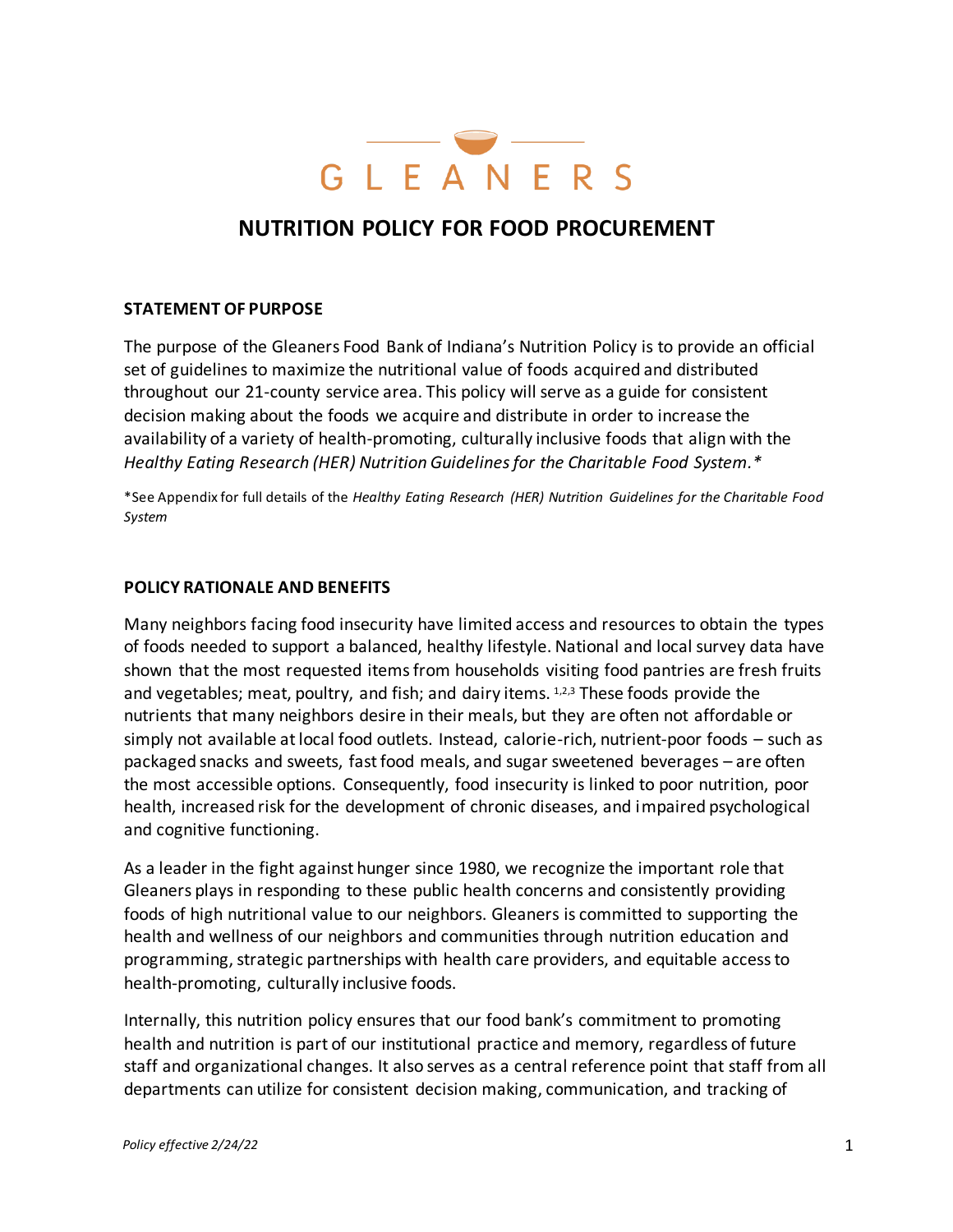progress toward identified goals. Additionally, the policy can help our food bank build strong relationships with donors and partners who value nutrition and health, thus ensuring that this work is sustainable.

Externally, this nutrition policy communicates to agency pantries, community partners, donors, food suppliers, government entities, neighbors, and the community-at-large the details of our commitment to maximizing the nutritional quality of the foods we acquire and distribute. It serves as a model that our agency partners can use to assess the nutritional quality and cultural inclusion of the foods they supply. Most importantly, the primary benefit of this policy is that it has the potential to positively impact the health and well-being of the neighbors we serve.

- 1. Vincenti, M. (2018, June 22). *Three items most requested at Food Banks*. Feeding America. Retrieved November 9, 2021, from www.feedingamerica.org/hunger-blog/three-items-hungry-families-need.
- 2. Feeding America. (2021, March). Nutrition in Food Banking Toolkit, page 44.
- 3. Gleaners Food Bank of Indiana. (2021, October). Gleaners Home Delivery Survey.

### **FOOD INVENTORY SOURCES COVERED BY THIS POLICY**

This policy applies to all of Gleaners' food inventory sources, including:

- **Purchased**  foods and beverages purchased by the food bank
- **Government**  foods and beverages obtained from government programs
- **Fresh Connect Central (FCC)**  foods and beverages acquired from the FCC cooperative for distribution to Gleaners' 21-county network
- **Donated items** foods and beverages donated by food manufacturers, distributors, retailers, organizations, producers, growers, etc.

Each inventory source presents unique challenges and opportunities for maximizing the nutritional quality of the foods we acquire and distribute. As such, the Nutrition Policy Committee will set appropriate goals for each category in a staged approach. See the "Brief Overview of Policy Implementation and Review" section for further details.

#### **FOODS TO INCREASE**

In accordance with the *HER Nutrition Guidelines for the Charitable Food System*, Gleaners will actively seek and procure foods that are ranked "Green/Choose Often" and "Yellow/Choose Sometimes" whenever appropriate and possible. This includes, but is not limited to: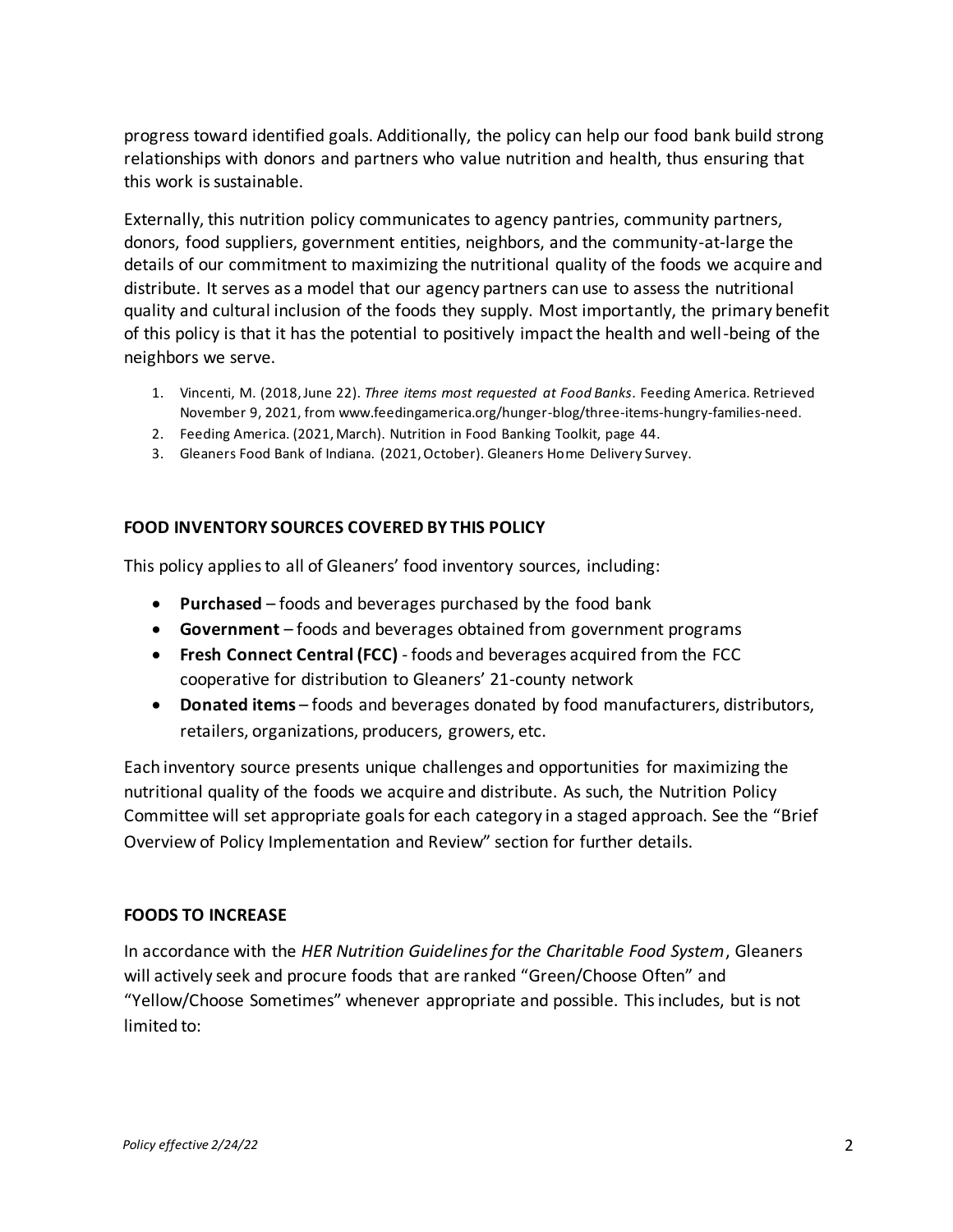### • **Fruits and Vegetables**

- o Fresh produce
- o Low-sodium or no salt added canned vegetables
- o Canned fruits packed in 100% juice
- o Frozen fruits and vegetables that are low in sodium and added sugars

### • **Grains**

- $\circ$  Whole grains and whole grain-rich foods (such as whole wheat bread and pasta, brown rice, oats, quinoa, barley, buckwheat, corn tortillas, etc.) that are low in sodium, saturated fat, and added sugars
- o Enriched grains (such as white rice, noodles, flour tortillas, etc.) that are low in sodium, saturated fat, and added sugars will also be sourced to meet the cultural preferences of many of our neighbors

## • **Dairy and Non-Dairy Alternatives**

- $\circ$  Dairy foods and beverages (such as milk, yogurt, and cheese) that are low in sodium, saturated fat, and added sugars
- $\circ$  Plant-based milks, yogurts, and cheeses that are low in sodium, saturated fat, and added sugars

### • **Protein**

- o Fresh and frozen meat, poultry, and fish that is low in sodium and saturated fat
- o Canned beans and meats that are low in sodium and saturated fat
- o Plant-based protein foods (such as beans, lentils, nuts, nut butters, seeds, and soy products) that are low in sodium, saturated fat, and added sugars

### **FOODS TO PRIORITIZE**

Although this nutrition policy aims to increase all of the "Green/Choose Often" and "Yellow/Choose Sometimes" foods outlined in the *HER Nutrition Guidelines*, Gleaners will put considerable effort and emphasis initially on procuring a few types of foods:

- A diverse variety of fresh and frozen fruits and vegetables
- Meat, poultry, and fish that is low in sodium and saturated fat
- Dairy and non-dairy alternative foods and beverages that are low in sodium, saturated fat, and added sugars

These priority foods were selected because they are top-requested items by our neighbors; they meet a variety of cultural, religious, and dietary preferences and needs; and they can be made into nutrient-dense meals to promote overall health. In order to support the distribution of these perishable food items, Gleaners will work to increase cold storage and distribution capacity throughout our network of agencies and partners.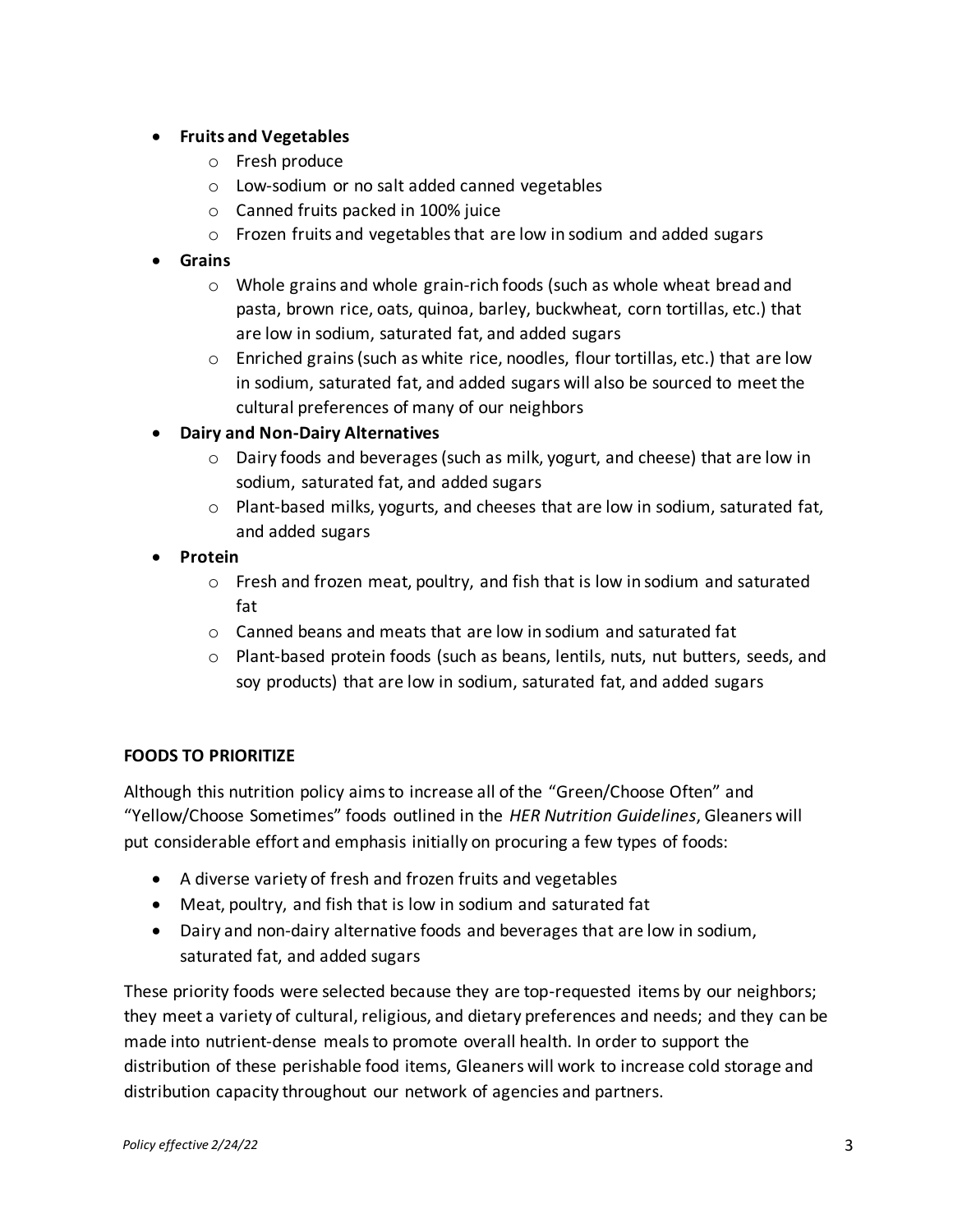### **FOODS TO DE-PRIORITIZE**

This policy does not ban any specific food items. However, in order to prioritize our resources and maximize the nutritional quality of our inventory, Gleaners will seek to limit the procurement of foods that are categorized as "Red/Choose Rarely" under the *HER Nutrition Guidelines.* Specifically, Gleaners will work to minimize the procurement of the following whenever possible:

- **Sugar sweetened beverages** including, but not limited to soda, energy drinks, fruit drinks, sports drinks, sweetened coffees, sweetened teas, and shakes that are high in added sugars
- **Sweet snacks and desserts**  including, but not limited to bakery items (such as cakes, cookies, donuts, muffins, and other pastries), ice cream, fruit snacks, and candy that are high in added sugars and/or saturated fat
- **Savory snacks**  including, but not limited to chips and crackers that are high in sodium and/or saturated fat

### **FOODS THAT ARE NOT INCLUDED IN THIS POLICY**

Under the *HER Nutrition Guidelines,* certain categories of food are not nutritionally ranked. These categories are still acquired and distributed by our food bank, but they do not fall within the scope of this nutrition policy:

- **Condiments and Cooking Staples** Products such as dressings, sauces, jams, jellies, syrups, cooking oils, flours, herbs, spices, etc. are not typically consumed alone and they can encourage culturally inclusive home cooking and meal preparation.
- **Miscellaneous Products** These foods are either not able to be ranked because of the wide variety of product contents (such as totes of assorted donated items) or because they are intended for specific populations (such as infant formula, baby food, and dietary supplements).

#### **BRIEF OVERVIEW OF POLICY IMPLEMENTATION AND REVIEW**

- This policy was developed by the Gleaners Nutrition Policy Work Group and reviewed by external stakeholders from August-December 2021.
- The policy was approved by the Gleaners Board of Directors on February 24<sup>th</sup>, 2022 and took effect immediately.
- The Nutrition Policy Committee, consisting of key Gleaners staff members from various departments, will oversee implementation and review of the policy on a timeline agreed upon by the Committee. This includes: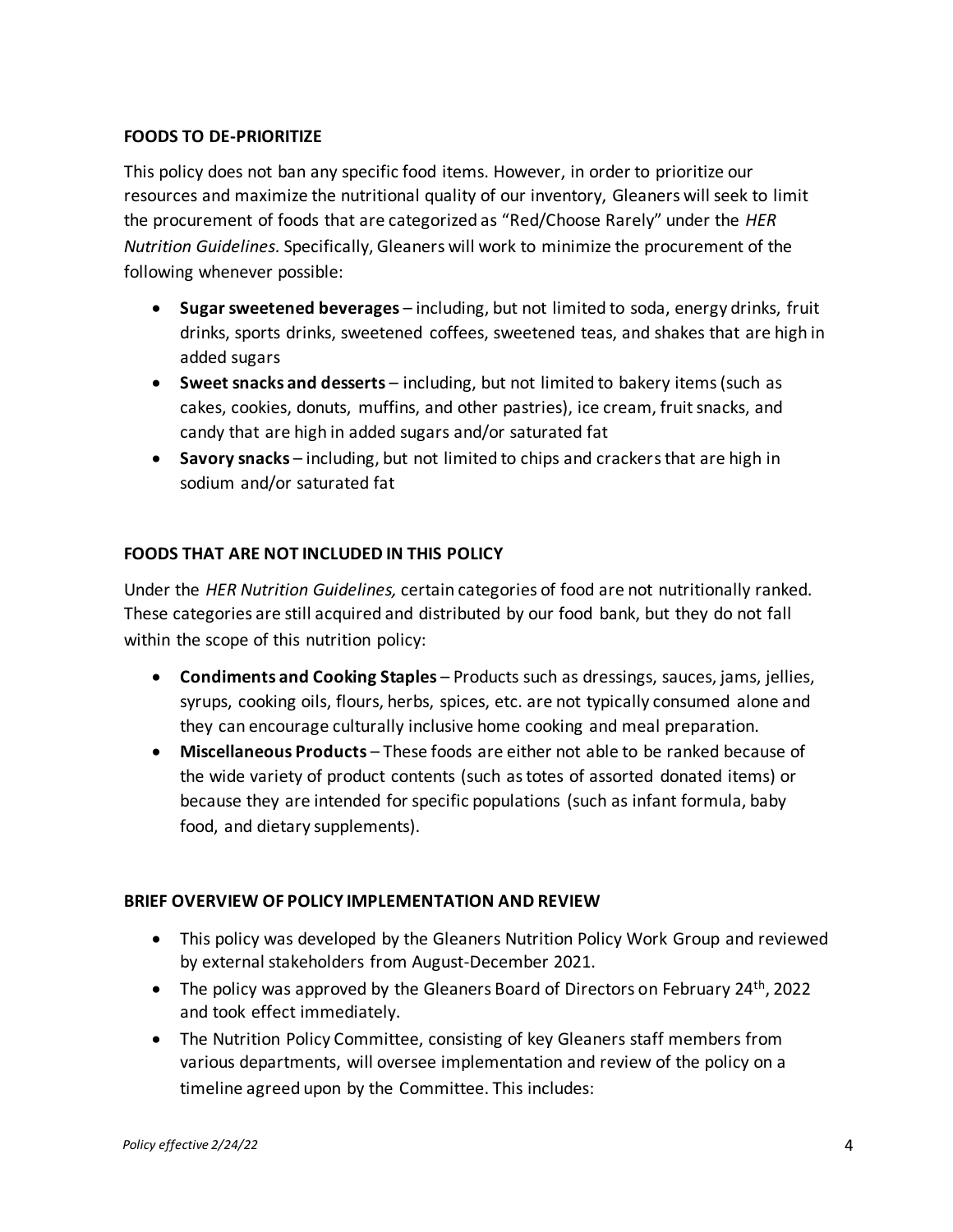- o Disseminating and communicating the policy both internally and externally with support from the Marketing and Communications department
- o Establishing staff training processes
- $\circ$  Determining benchmark goals and planning strategic steps to reach these goals
- $\circ$  Monitoring and reporting progress toward identified goals using inventory reports and other metrics
- $\circ$  Reviewing the policy at least annually and making updates as needed  $-\text{all}$ changes or updates to the policy must be reviewed and approved by the Board of Directors appointed Out-Bound Neighbor Programs & Community Collaborations Committee
- The Chief Impact Officer will serve as the Chair of the Nutrition Policy Committee and will report progress to the Board of Directors appointed Out-Bound Neighbor Programs & Community Collaborations Committee. Questions about the policy should be directed to the Chief Impact Officer.

#### *ACKNOWLEDGEMENTS*

*Special thanks to all of the Nutrition Policy Work Group members and external reviewers who contributed to the formation of this nutrition policy. Work group members included two agency partner representatives and internal staff members from various departments: Community Collaborations, Food Strategy, Advancement, Information Technology, Hunger Relief, and Warehouse Operations. External reviewers included representatives from Indy Hunger Network, Purdue Extension Nutrition Education Program, Community Health Network, Eskenazi Health, Immigrant Welcome Center, Indiana Minority Health Coalition, and Indiana Department of Health Office of Minority Health.*